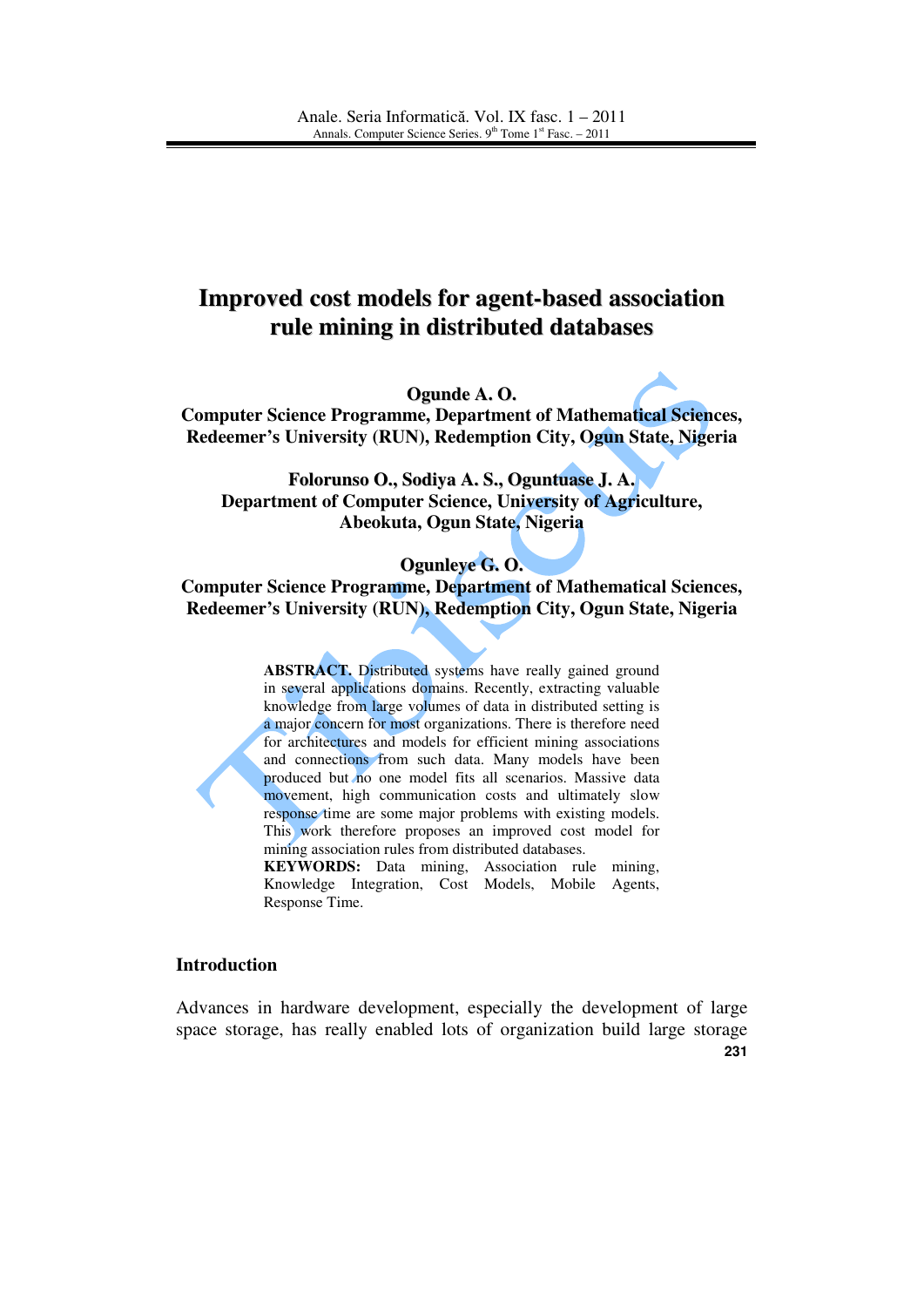database and collect large volume of data. Those organizations have the desire to extract useful information from the ultra large amount of data. So some traditional way will be not enough to handle the information. Association rule mining (ARM), fist proposed by [AIS93], tries to find frequent patterns, associations, correlations, or casual structures sets of items or objects in transaction database, relational database, etc. The idea is to find out the relation or dependency of occurrence of one item based on occurrence of other items. Lots of algorithms in this area had been proposed.

 Data mining is known to be among the recent topics in computer science. According to [Pau10], many current data mining tasks can only be accomplished successfully in a distributed setting. Therefore, new methods for mining vast amounts of heterogeneous data from several data sources are emerging all the time [BF07]. Distributed association rule mining is currently not very actively researched and there are only few models available for estimating the response time of these systems. Recent papers are focusing on minimizing the communication cost of the prior algorithms and are taking dynamic datasets into account.

Software agents have really evolved in distributed computation paradigm. Mobile agent is a thread of control that can trigger the transfer of arbitrary code to a remote computer. Mobile agents' paradigm has several advantages: Conserving bandwidth and reducing latencies. Also, complex, efficient and robust behaviors can be realized with surprisingly little code. Mobile agents can be used to support weak clients, allow robust remote interaction, and provide scalability.

In this research, problems related to Association Rule Mining in distributed data will be examined. An optimized model for estimating the response time of Distributed Association Rule Mining (DARM) is presented. This research will mainly focus on distributed association rule mining algorithms as the building block of the approximate distributed algorithms. Existing systems will be analyzed and a novel architecture will be presented as original contributions of this research work.

# **1. Literature Review**

Review of related works is carried out in this section.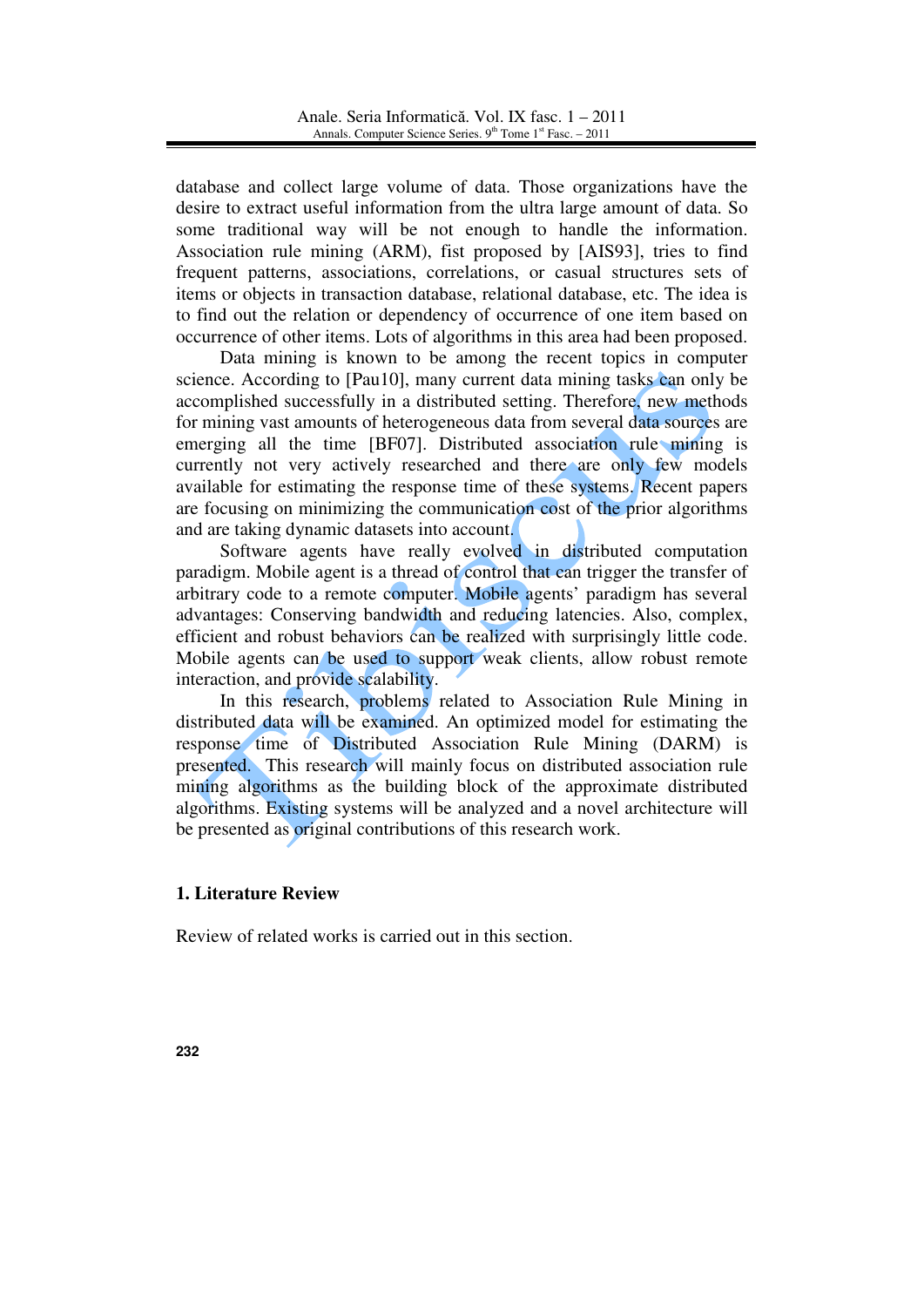# **1.1. Data Mining (DM)**

Data mining involves the use of sophisticated data analysis tools to discover previously unknown, valid patterns and relationships in large data set. It is a powerful new technology with great potential to help companies focus on the most important information in the data they have collected about the behavior of their customers and potential customers [RV10]. Consequently, data mining has become an important research area [CHY96]. Data mining differs from other data analysis techniques in that the system takes the initiative to generate patterns by itself.

# **1.2. Distributed Data Mining (DDM)**

When data mining is undertaken in an environment where users, data, hardware and the mining software are geographically dispersed, it is called distributed data mining. DDM therefore refers to the mining of distributed data sets. The data sets are stored in local databases hosted by local computers which are connected through a computer network [ATS04]. Typically, such environments are also characterised by heterogeneity of data, multiple users and large data volumes [CK97].

DDM offers techniques to discover knowledge in distributed data through distributed data analysis using minimal communication of data [KIB00]. Typical DDM algorithms involve local data analysis from which a global knowledge can be extracted using knowledge integration techniques [KIB00]. A typical DDM framework is shown in figure 1.

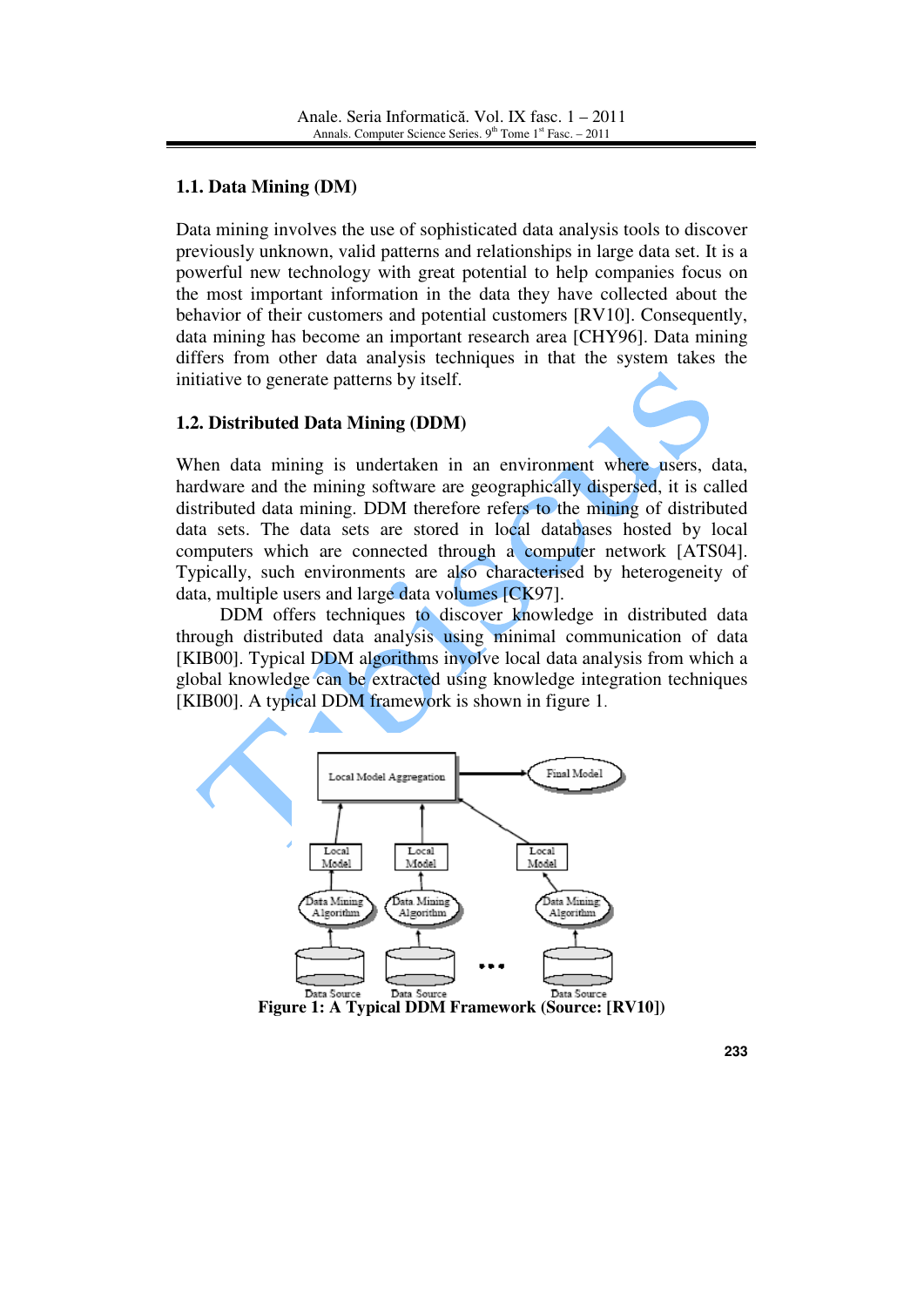### **1.3. Association Rule Mining (ARM)**

Association rule mining is the discovery of associations or connections among objects. Since its inception, association rule mining has become one of the core data-mining tasks and has attracted tremendous interest among researchers and practitioners. An association rule is in the form of "A1 ^ ……… ^ Ai  $\rightarrow$  B1 ^ ……….. ^ Bi" which means objects B1; ……… ;Bi tend to appear with objects A1; ………..;Ai in the target data. Association rules at multiple conceptual levels will reveal such kind of association in the relevant set(s) of data in a database.

 Algorithms for association rules discovery are in two steps. All frequent itemsets are found in the first step. The frequent itemset is the itemset that is included in at least *minsup* transactions. The association rules with the confidence at least *minconf* are generated in the second step. The formal definitions of these two metrics are:

$$
Support, s(X \Rightarrow Y) = \frac{\sum (X \cup Y)}{N}
$$
  
Confidence, c(X \Rightarrow Y) =  $\frac{\sum (X \cup Y)}{\sum X}$ 

According to [HGN00], there is a border that separates the frequent itemsets from the infrequent ones - thus; the problem is restricted on finding that border. The formal definition of association rule mining is: Let  $I =$  $\{i_1, i_2, \ldots, i_m\}$  be a set of literals called items and D be a set of transactions where each transaction T is a set of items such that T⊂I. Associated with each transaction is a unique identifier, called its TID. We say that a transaction T contains X, a set of some items in I, if  $X\square$ T.

# **1.4. Existing DDM Systems**

Several DDM systems have been proposed in the literature. A comprehensive review of issues and challenges in current agent-based DARM has been done by [O+11]. In [KHS97, PADMA system was presented. The PADMA system employed the approach of a central-learning strategy. They described a parallel DM system (PADMA) that uses software agents for local data accessing and analysis, and a web based interface for interactive data visualization. Partial data cluster models are first computed by stationary agents locally at different sites. All local models are collected to a central site that performs a second-level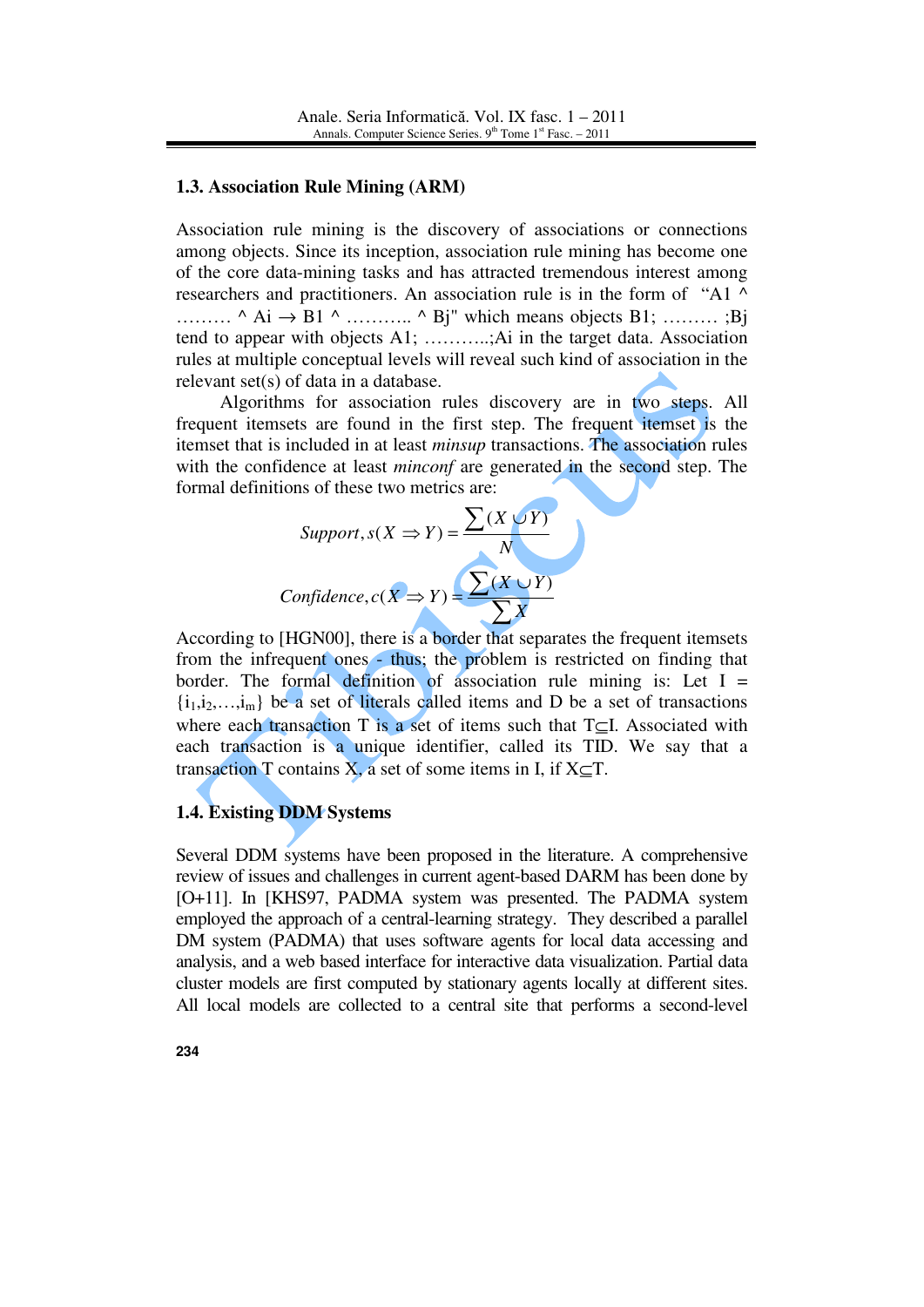clustering algorithm to generate the global cluster model. PADMA has been used in medical applications.

 In [S+97], Java Agents for Meta-learning (JAM) over distributed databases was proposed. JAM provided a set of learning programs implemented either as JAVA applets or applications that computed models over data stored locally at a site. JAM supported the launching of learning and meta-learning agents to distributed database sites. Papyrus [B+99] is a Java-based system addressing wide-area DDM over clusters of heterogeneous data sites and metaclusters. It supports different task and predictive model strategies. Mobile DM agents move data, intermediate results, and models between clusters to perform all computation locally and reduce network load, or from local sites to a central root which produces the final result. Each cluster has one distinguished node which acts as its cluster access and control point for the agents. Coordination of the overall clustering task is either done by a central root site or distributed to the (peerto-peer) network of cluster access points. Papyrus supports various methods for combining and exchanging the locally mined predictive models and metadata required to describe them by using a special markup language.

 Theoretical models for Client/Server, mobile agents and hybrid DDM models were proposed in [KLZ00]. They proposed theories that combined client-server and distributed models. Not much work was done in the paper as the researchers concluded that the work still needs improvement and experimental validation. [AMM03] also proposed an OIKI model: ebusiness model for DDM using mobile agents. OIKI model is a mobile agent based DDM model that overcome the drawbacks of the traditional mobile agent based DDM model. Instead of transferring the results from each data server to the client, the client controls migration of the results among data servers to be integrated locally and finally, the final results are transferred to the client. Only few conceptual views are presented in the paper while the researchers concluded that the implementation issues of their proposed model still have a lot of work to be done.

 [Sil06] studied Distributed and Stream Data Mining Algorithms for Frequent Pattern Discovery in his PhD thesis. They offered a perspective on DDM algorithms in the context of multiagent systems, discussing broadly the connection between DDM and MAS and also providing a high-level survey of DDM with the main focus of their work on distributed clustering algorithms and some potential applications in multi-agent-based problem solving scenarios. [BF07] gave the state of DDM in their paper focusing mainly on the state of the art in distributed clustering and frequent itemset mining.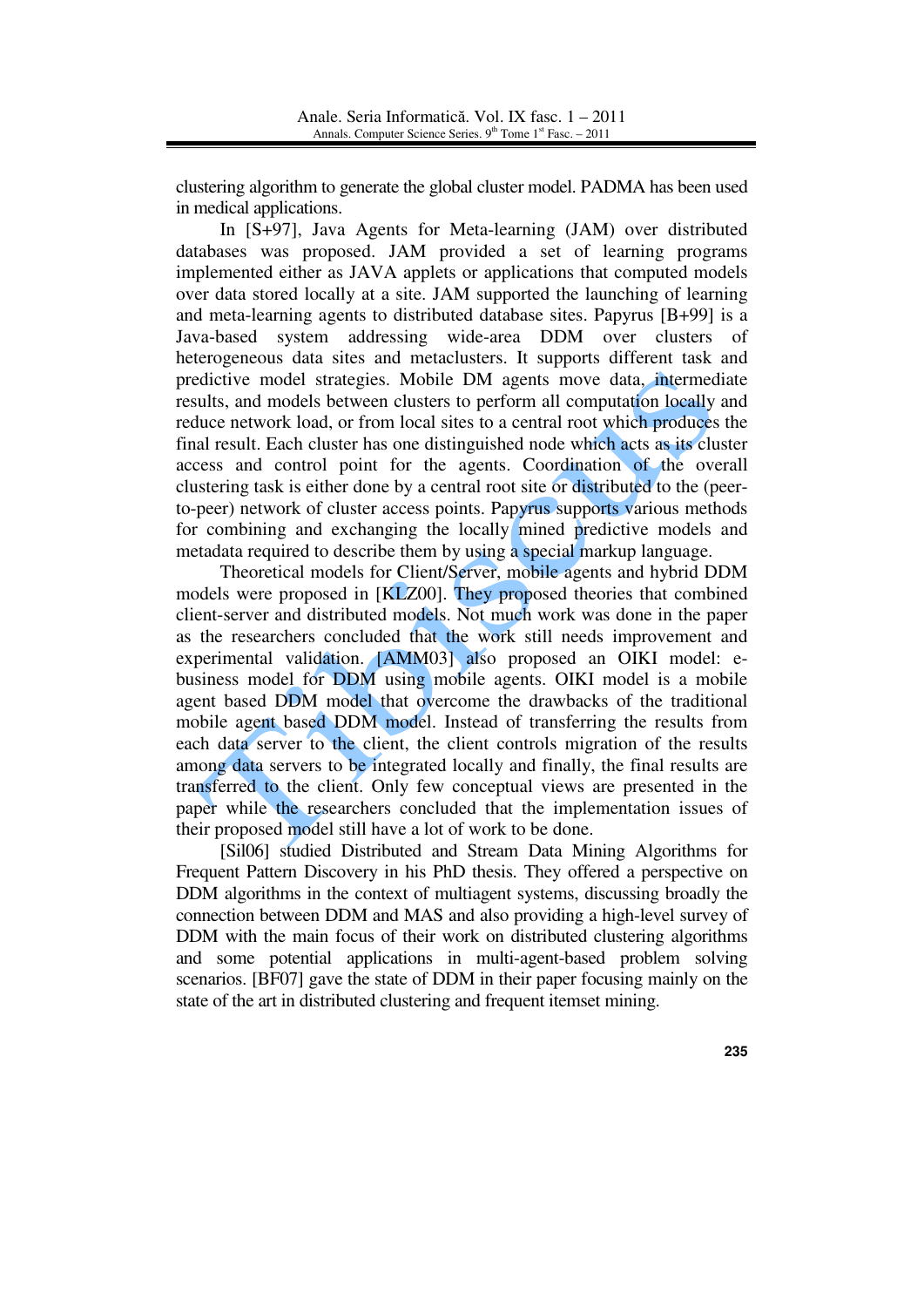[ACL09] worked on EMADS, an Extendible Multi-Agent Data mining System. The EMADS vision is that of a community of data mining agents, contributed by many individuals, interacting under decentralised control to address data mining requests. EMADS is seen both as an end user application and a research tool. The paper detailed the EMADS vision, the associated conceptual framework while concentrating mainly on agent based data classification. [RV10] in their work combined data mining wit game theory as a way of striking a balance and reaching a steady state between the data miner and the adversary in adversary data mining.

 [PS08] proposed a knowledge integration method in a parallel and distributed environment with association rule mining using XML data. A scanty write-up on the knowledge integration aspect was done and how the real knowledge integration of the XML data would be done was not presented in the paper. [Pau10] also proposed an optimized algorithm for distributed and parallel data mining but with XML data, because of the complexity of XML data. In their approach, multiple nesting problems in XML data was handled appropriately to assure the correctness of their result.

 Common to all approaches is that they aim at integrating the knowledge which is discovered out of data at different geographically distributed network sites with a minimum amount of network communication, and maximum of local computation. All these studies have presented a different data mining scenarios involving various architectural models, which are still very open for further research. EMADS [ACL09] is the closest to this work but it uses a distributed algorithm and is mainly based on agent-based data classification while the architecture proposed in this system will be purely based on agentbased association rule mining. The drawback of the system is that after mining, all the individual data results have to migrate to back to the requesting server which may incur serious communication costs and also bringing large set of results together on one the requesting system may pose serious challenges in term of memory constraints. Also, since the algorithm is distributed, any fault at any of the data sites may hinder the successful completion of the mining process.

## **1.5. Agents and Multi-Agent Systems**

Agents are defined by [Woo09] as computer software that are situated in some environment and are capable of autonomous action in this environment in order to meet their design objectives. Intelligent agents [Rud04; Woo09] are defined as agents that can react to changes in their environment, have social ability (communication) and the ability to use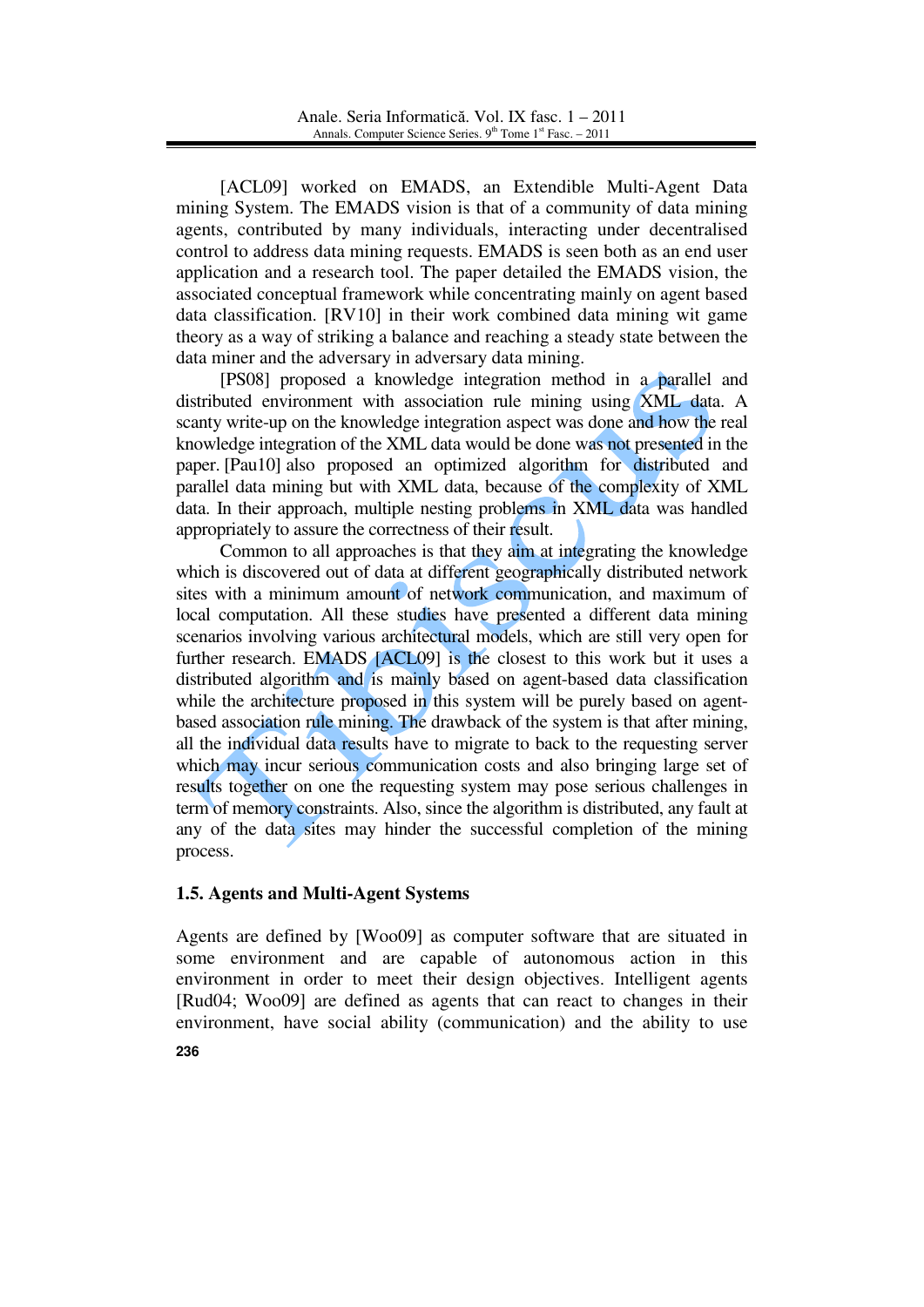computational intelligence to reach their goals by being proactive. Agents are active, task-oriented, modeled to perform specific tasks and capable of autonomous action and decision making.

 By combining multiple agents, in one system, to solve a problem, the resultant system is a Multi-Agent System (MAS) [Woo09]. These systems are comprised of agents that individually solve problems that are simpler than the overall problem. They can communicate with each other and assist each other in achieving larger and more complex goals. MAS may consist of possibly heterogeneous agents that are scattered around the environment and act autonomously or in collaboration. Well documented advantages of MAS according to [Woo09] include: Decentralised control, Robustness, Simple extendability, Sharing of expertise and Sharing of resources.

## **1.6. Mobile Agent Based DDM Model**

The agent-based model is a popular approach to constructing distributed data mining systems and is characterized by a variety of agents coordinating and communicating with each other to perform the various tasks of the data mining process. Agent technology is seen as being able to address the specific concern of increasing scalability and enhancing performance by moving code instead of data and thereby reducing the communication overhead incurred in the Client-Server (CS) model.

 Mobile agents do not waste the bandwidth, because the agent migrates to the server. The agent performs the necessary sequence of operations locally, and returns just the final result to the client, [G+00]. The major drawback in the CS-based DDM model is that huge amount of data sets migrate form the data sources locations to the DM sever to accomplish the required DM process. This results into a considerable waste in the network bandwidth and consequently a big increase in latency. A typical mobile agent-based DDM process begins with a client request for a DM process. The client determines the required data severs for the DM process and multicasts a set of mobile agents data miners MADMs. The MADMs migrate to the data servers and perform the data mining operations locally and return the final results (knowledge) to the client. Finally, the client uses a knowledge integration (KI) program to integrate the DM results from the different MADMs.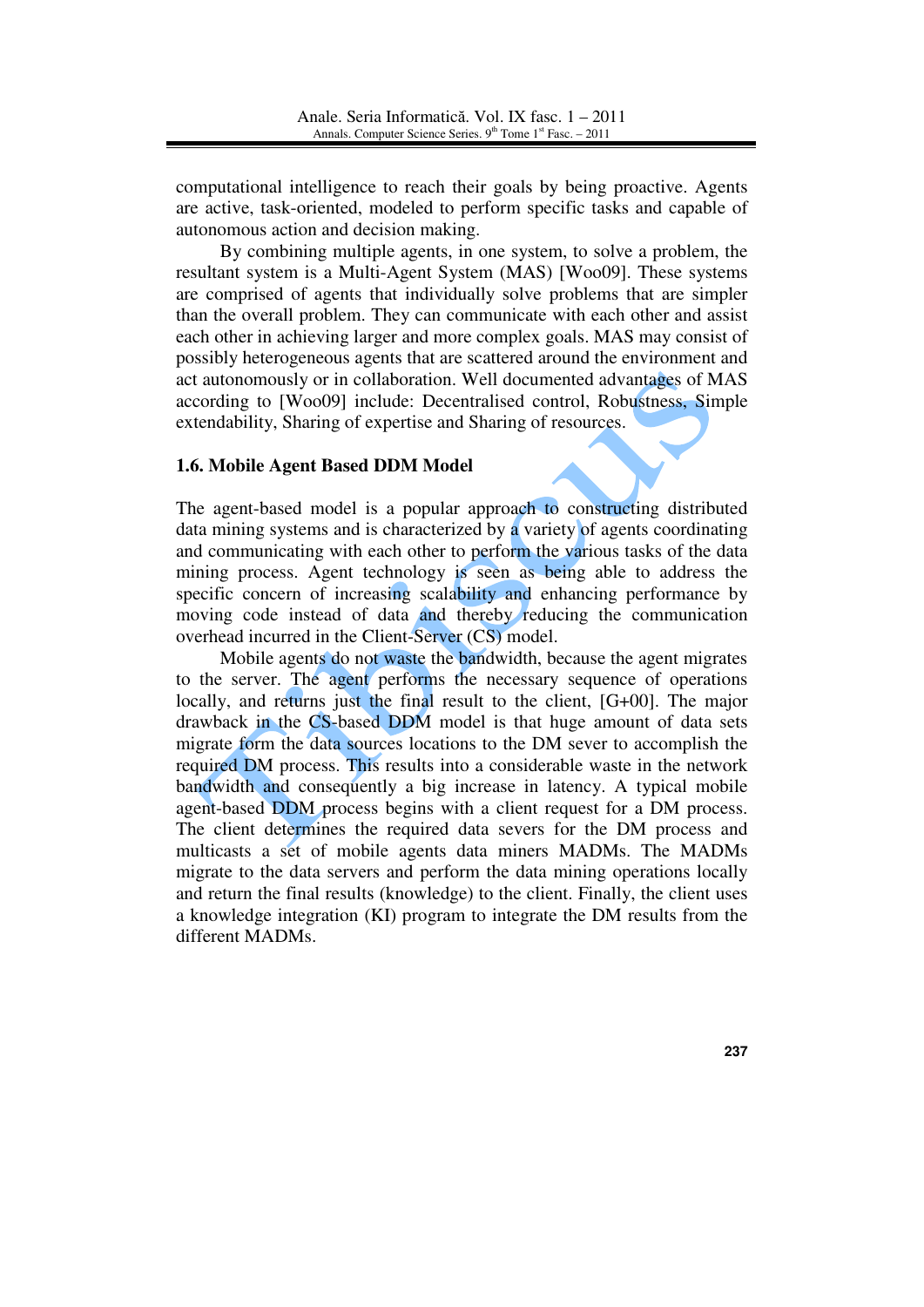#### **2. The DARM Architecture**

The DARM architecture proposed here utilizes the mobile agent paradigm to build Multi-Agent Distributed Association Rule Miner (MADARM) for distributed databases. Intelligent agents' paradigm used here will help our architecture to overcome the communication bottleneck associated with huge size of data migrated in traditional DARM systems.

 The proposed architecture is characterized by a given distributed data mining task being executed in its entirety using the mobile agent paradigm. In general, this can be expressed as **m** mobile agents traversing **n** data sources. Here  $m = n+1$  is deployed, which is the case where one mobile agent called MAARM (Mobile Agent-Based Association Rule Miner) is deployed to each data source. The Association Rule Mining Coordinating Agent (**ARMCA**) is the main coordinating agent resident in the agent zone of the DARM server. The ARMCA creates the MAARMs, one for each data source. The ARMCA later creates an additional mobile-agent called the Results Integration Coordinating Agent (**RICA**) for optimization of the knowledge or results integration between all the data sources. The algorithm below shows the core steps that will be involved.

- *Step 1: submission of a task by a user to the DARM server through the user interface*
- *Step 2: mining request sent to the agent zone where ARMCA coordinates the entire agent-based mining process*
- *Step 3: dispatching of mobile agents MAARMs with the appropriate DM algorithm to the respective data sources by the coordinating agent*
- *Step 4: distributed association rule mining at each data source by the ARM agents - MAARMs*
- *Step 5: return of information concerning results sizes at each data site by the Mobile Agent-Based Results Reporters (MARRs)*
- *Step 6: coordination of appropriate and effective knowledge integration based on sizes of results by the coordinating agent – ARMCA at the agent zone*
- *Step 7: dispatching of a mobile agent RICA with the appropriate KI algorithm to the respective result sites by the coordinating agent for knowledge integration*
- *Step 8: integration of results within the result sites my RICA using the model presented in this research*
- **238**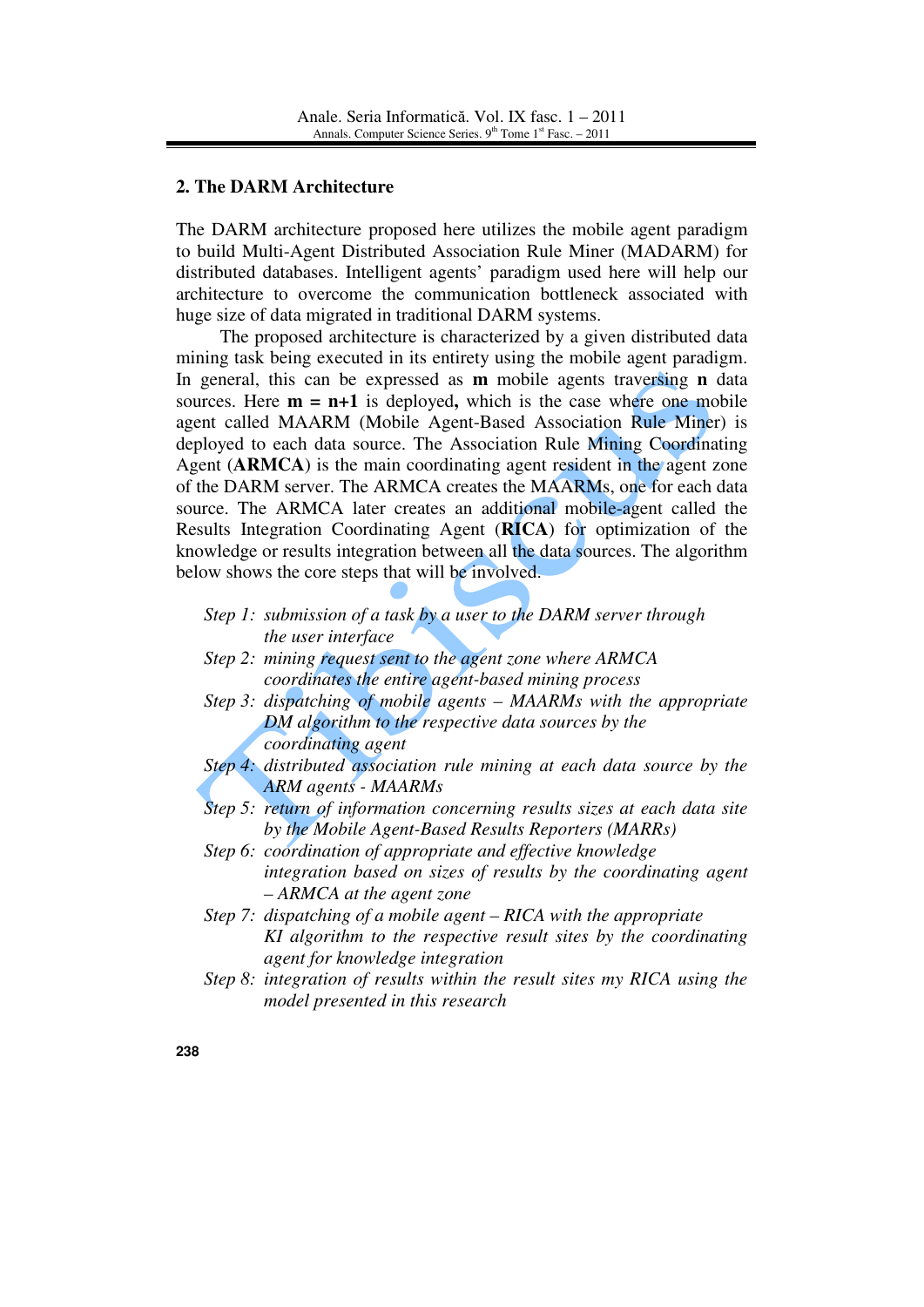*Step9: the return of integrated results (association rules) by RICA to the agent zone before presentation to the user through the user interface.* 

The system described here is depicted by the architecture in figure 2.



This is elaborated in these five main stages.

**Request Stage**: Request for association rule mining is initiated at the DARM Server by the user.

**Preparation Stage**: The DARM server through the ARMCA (resident in the agent zone) multicasts MAARMs (Mobile Agent-Based Association Rule Miners) equipped with either the *Apriori* or the *FP-Growth* algorithms depending on the size of the data at each data source. All activities of the MAARMs including allocation of suitable mining algorithm to each agent will be fully coordinated by the ARMCA.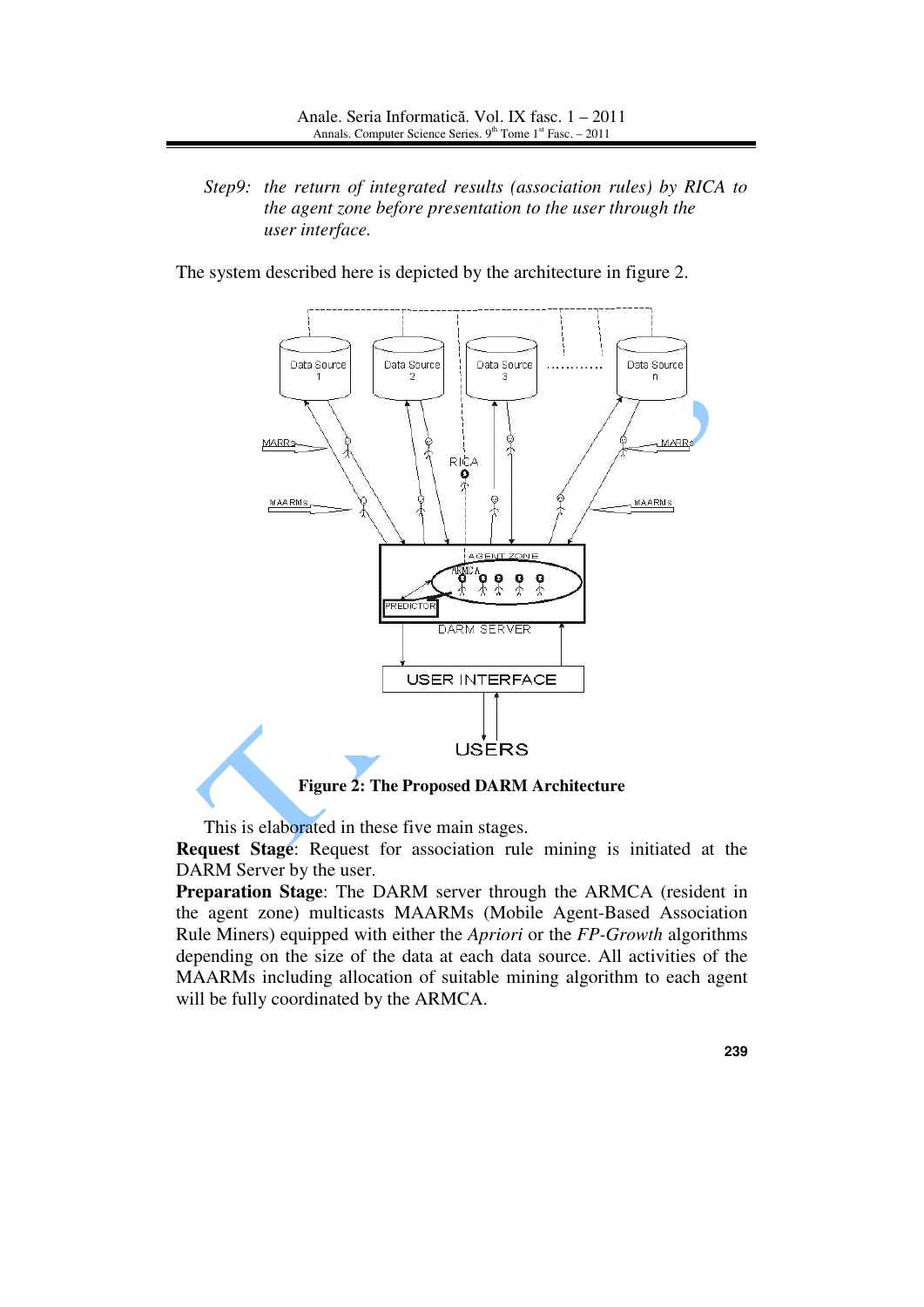**Association Rule Mining Stage**: Association rule mining process is performed locally by the MAARMs on each data source. After which the result is kept by the MAARM agent while only the result information is passed to the MARRs (Mobile Agent-Based Result Reporter), which are new agents created by each MAARM, so as to reduce the size of agents and massive data movement in the system. The MARRs report only results information after the mining process to the ARMCA. After this the MARRs are killed by the ARMCA.

**Knowledge Integration Stage**: Knowledge integration is optimized on the data sources by using a new approach - optimized agent-based distributed knowledge integration (ADKI) as opposed to Incremental Knowledge Integration proposed by [AMM03] which does not take into consideration the size of the agent, size of the results, and bandwidth. Formal methods for achieving these are major considerations in this research. Here, the MARRs report the results to the ARMCA at the agent zone. An agent-based approach will be used to model the distributed knowledge integration at this stage through the *predictor* at the DARM server. ARMCA will use the *predictor* to model which result *j* is integrated with result *k* at which data source *n*. The *predictor's* decision will be based on the time costs of agent transfer, knowledge transfer and results integration. These knowledge or results integration will be carried out by the Results Integration Coordinating Agent (RICA), which is a new single mobile agent created by ARMCA for the purpose of performing the optimized results integration. RICA knows exactly which result *j* to integrate with result *k* first, second and so on. RICA integrates the results of two data sources at a time. This process is repeated until all integrated results are resident in a specific data source.

**Results Migration Stage**: only the overall integrated mining results are migrated back to the DARM requesting server through the RICA.

# **2.1. Algorithm Consideration**

The proposed model will be based on the state-of-the-art Apriori algorithm [AS94] called *Apriori*, which is a breadth-first search algorithm with candidate generation, to test for the comparatively sparse databases. Likewise, the state-of-the-art depth-first search partitioning algorithm pattern growth method, *FP-Growth* algorithm [HPY00] will also be used for comparatively dense databases. Estimates of the distributed association rule mining response time for a given task would be carried out by the predictor in our design. The choice of algorithm to be embedded into mining agent -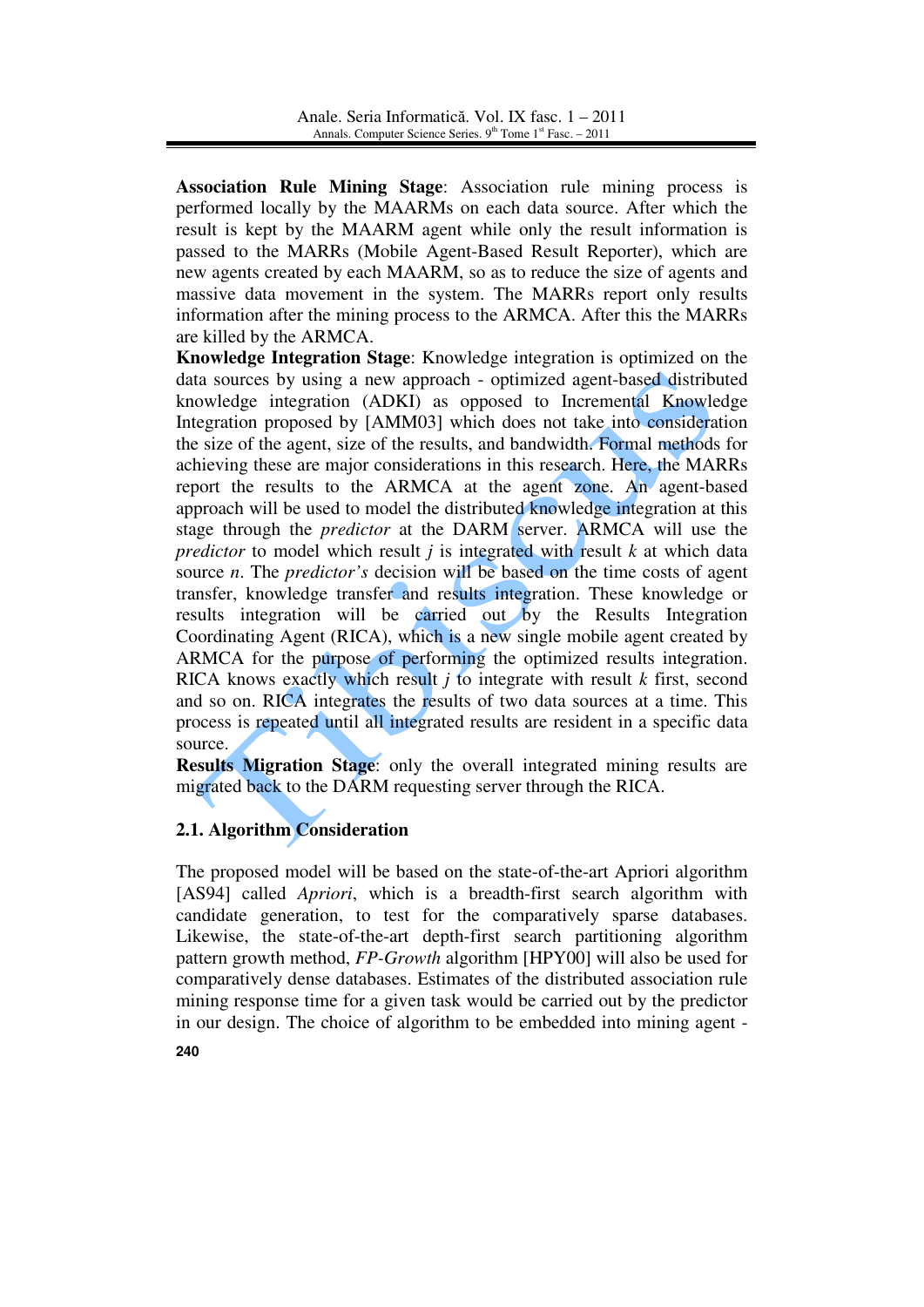MAARM by the coordinating agent - ARMCA would be determined by the size of the dataset at each data site. For the purpose of this work, the entire dataset would fall into two categories: either sparse dataset (data size interval 1) or dense dataset (data size interval 2).

## **2.2. Optimized Cost Models Associated With Distributed Association Rule Mining DARM)**

The proposed architecture will perform the distributed association rule part using three estimates:

 • Agent cost estimates, which involve the time needed for the Mobile Agent-Based Association Rule Miners (MAARMs) to travel from the agent zone to the data sources

 • Local Association Rule Mining costs, which are estimate of the time needed for association rule mining locally at each data source.

 • Results Information Transfer costs, which are estimates of the time needed for MARRs to travel back to the agent zone with results information concerning each local mining.

# **2.2.1. Optimized Cost Models Associated With Distributed Knowledge Integration (DKI)**

The proposed architecture will perform the optimized knowledge integration strategy for a distributed association rule mining task using three estimates:

 • Agent cost estimates, which involve the time needed for the knowledge and results integration agent RICA to travel from the agent zone to the first data server

 • Knowledge Integration costs which are estimate of the time needed for knowledge integration between the data servers.

• Results transfer costs which are estimate of the time needed for RICA to travel back to the agent zone with only final integrated results.

 Based on these estimates, the optimizer chooses the best options for the knowledge integration process. Therefore, the optimizer's tasks involve building cost estimates and then choosing the best alternative. In order to further optimize the system, the Distributed Knowledge Integration Simulator (DKIS) in the architecture will maintain a database of information about previous knowledge integration tasks and their response's times. The simulator will use this stored information to later predict time costs estimates for future distributed knowledge integration involving similar cases in similar environments. This will also save more time in the system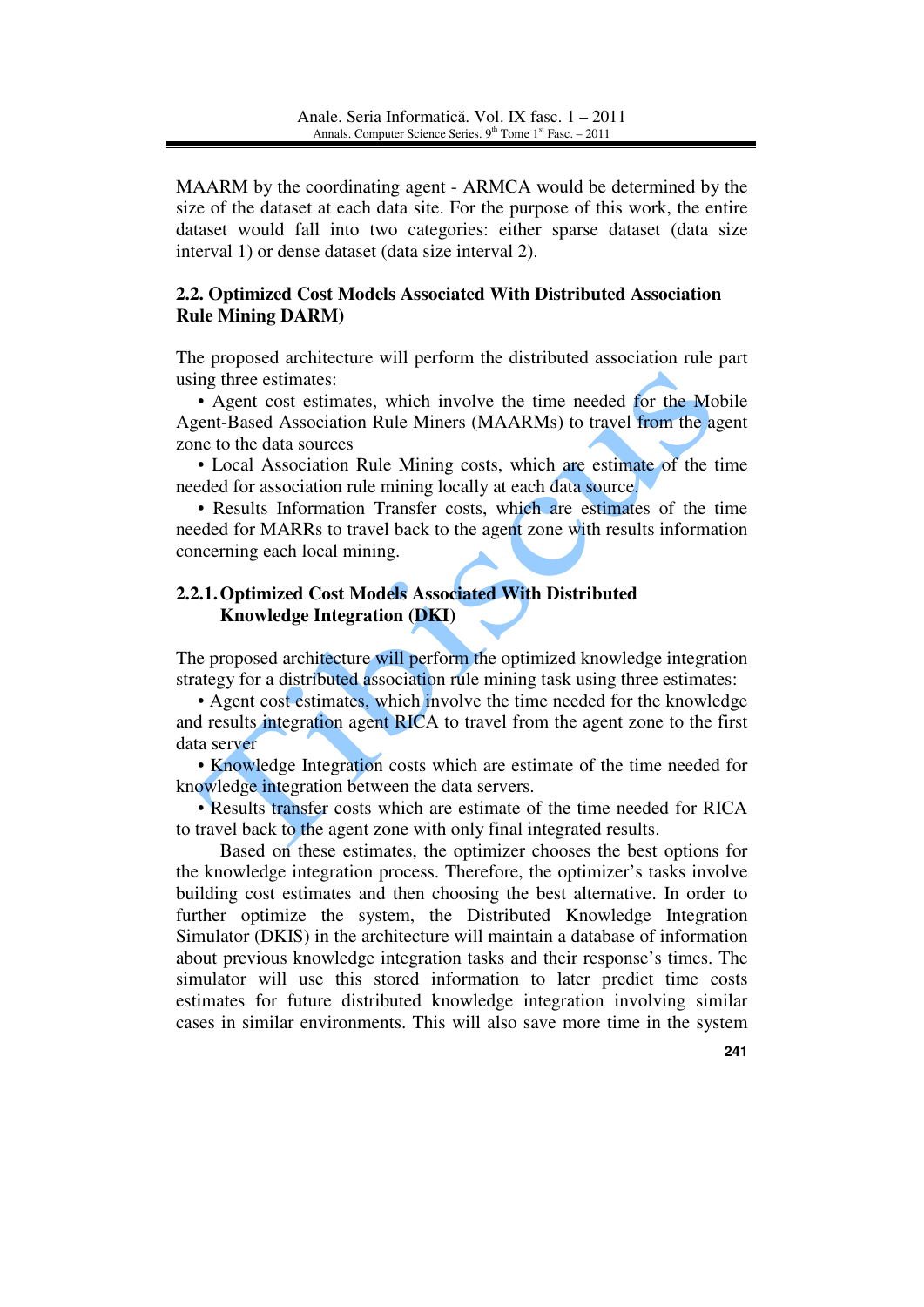as the optimizer will not need to calculate the estimated response time for the case at hand but uses already stored estimates from the simulator provided the parameters are similar.

 The overall response time for the distributed association rule mining would be calculated as follows:

T = tdarm + tdki ......................................................................................... (1)

where  $T$  is the response time,  $t_{\text{darm}}$  is the time taken to perform mining in a distributed environment and  $t_{dki}$  is the time taken to perform distributed knowledge integration and return the results to the requesting server.

# **2.2.3. Optimized Cost Models for the proposed Architecture**

Let n be the number of data servers. Let the number of mobile agents deployed be m. In order to derive the time function for the general case involving n data servers and m data mining agents, we first formulate the cost function for the case where there is one data server and one data mining agent.

#### **2.2.4. Cost Model for One Data Server and One Mining Agent**

Let us consider the case where data mining has to be performed at the ith data server (i.e  $1 \le i \le n$ ). Let t<sub>mobileAgent</sub>(x, y) refers to the time taken by the mobile agent to travel from node  $x$  to node y.

 The time function for the response time to perform distributed association rule mining involving *i* data servers is as follows:

tdarm= tMAARM(AZ, i) + tarm(i) + tMARR(i,AZ) ......................................... (2)

where,

 $t_{\text{darm}}$ = time taken for distributed association rule mining

 $t_{arm}(i)$  = time taken for association rule mining at data server i

 $t_{MAXM}(AZ,i)$  = time taken for MAARM (embedded with the mining algorithm and other parameters) to move from the Agent Zone to the *ith* data server

 $t_{MARR}(i, AZ)$  = time taken for MARR to move from ith data server back to the Agent Zone

In this case  $t_{dki} = 0$  (this is because there is no need for knowledge integration for this particular case).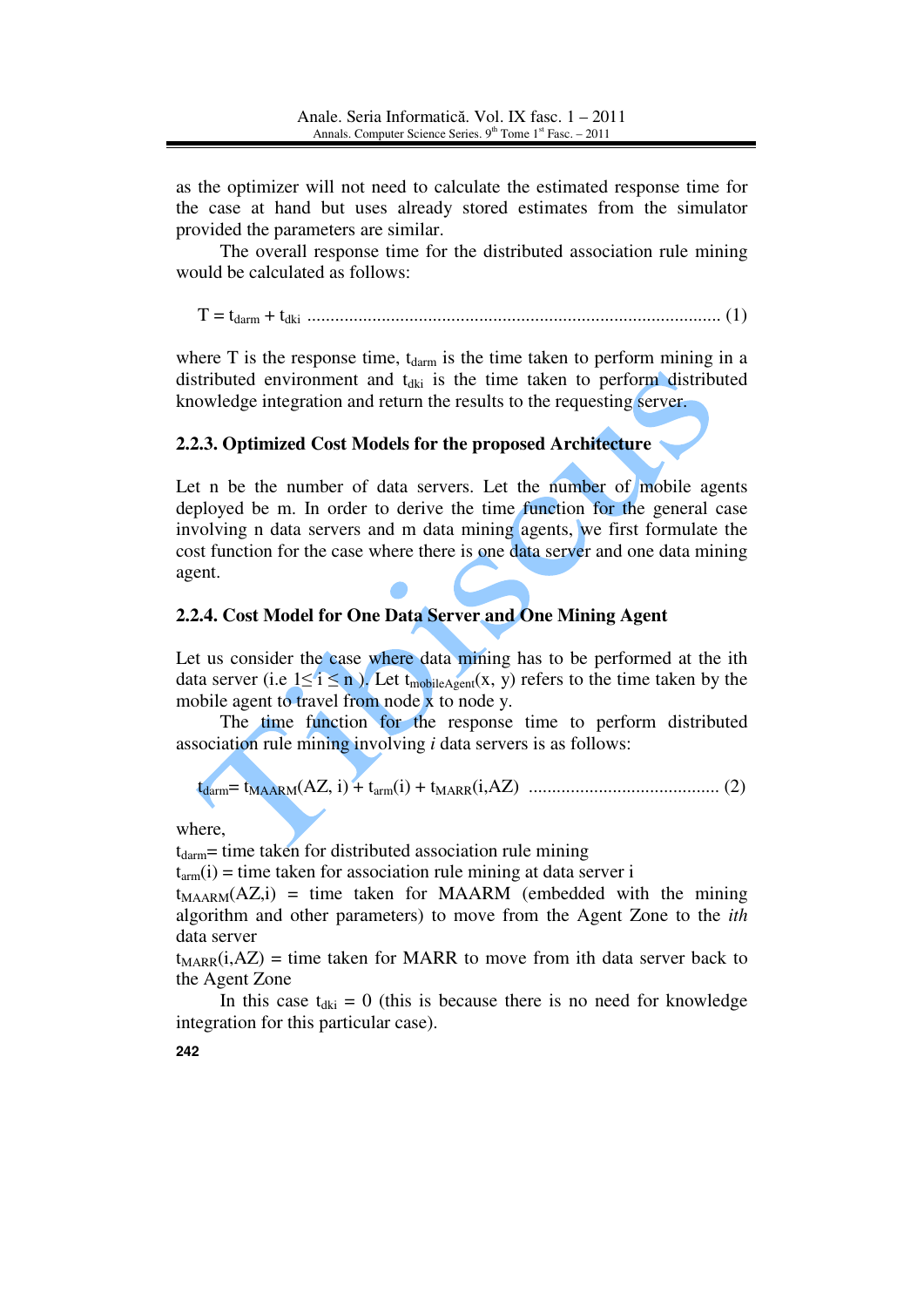This implies that (from (1)), total response time for DARM is

T = tMAARM(AZ, i) + tarm(i) + tMARR(i,AZ) ............................................ (3)

 In general, the time taken for a mobile agent to travel depends on the following factors: the size of the agent and the bandwidth between nodes (e.g. in kilobits per second). The travel time is proportional to the size of the agent and is inversely proportional to the bandwidth (i.e. the time taken increases as the agent size increases, and decreases as the bandwidth increases). This can be expressed as follows:

TMAARM(AZ, i) ∞ size of darmAgent ..................................................... (4) TMAARM(AZ, i) ∞ 1 / bandwidth ............................................................ (5)

From  $(4)$  and  $(5)$ :

 $T_{MAXM}(AZ, i) = (k*size of MAARM) / (bandwidth between AZ and i)$ ..(6)

 In the above expression for the time taken by the data mining agent to travel from the agent zone to the data server, k is a constant.

 In Stolfo et. al. (1997], the size of an agent is given by the following triple, size of an agent  $=$  <Agent State, Agent Code, Agent Data> where, agent state is the execution state of the agent, agent code is the program that is encapsulated within the agent that performs the agent's functionality and agent data is the data that the agent carries (either as a result of some computation performed at a remote location or the additional parameters that the agent code requires). Applying this to our work gives,

*size of a MAARM=<MAARM state, DARM algorithm, input parameters>*(7)

 $t_{\text{MAARR}}(i, AZ)$  is the time taken for the data mining results to be transferred from the data server (i) to the agent zone (AZ) is estimated similarly to the MAARM.

 This agent does not carry code to be executed, but merely transfers the results information to the agent zone for knowledge integration. It must be noted that unlike the time taken by the data mining agent to travel from the agent zone to the data source, the time taken for the result to be carried cannot be estimated a priori since size of the results depends on the characteristics of the data.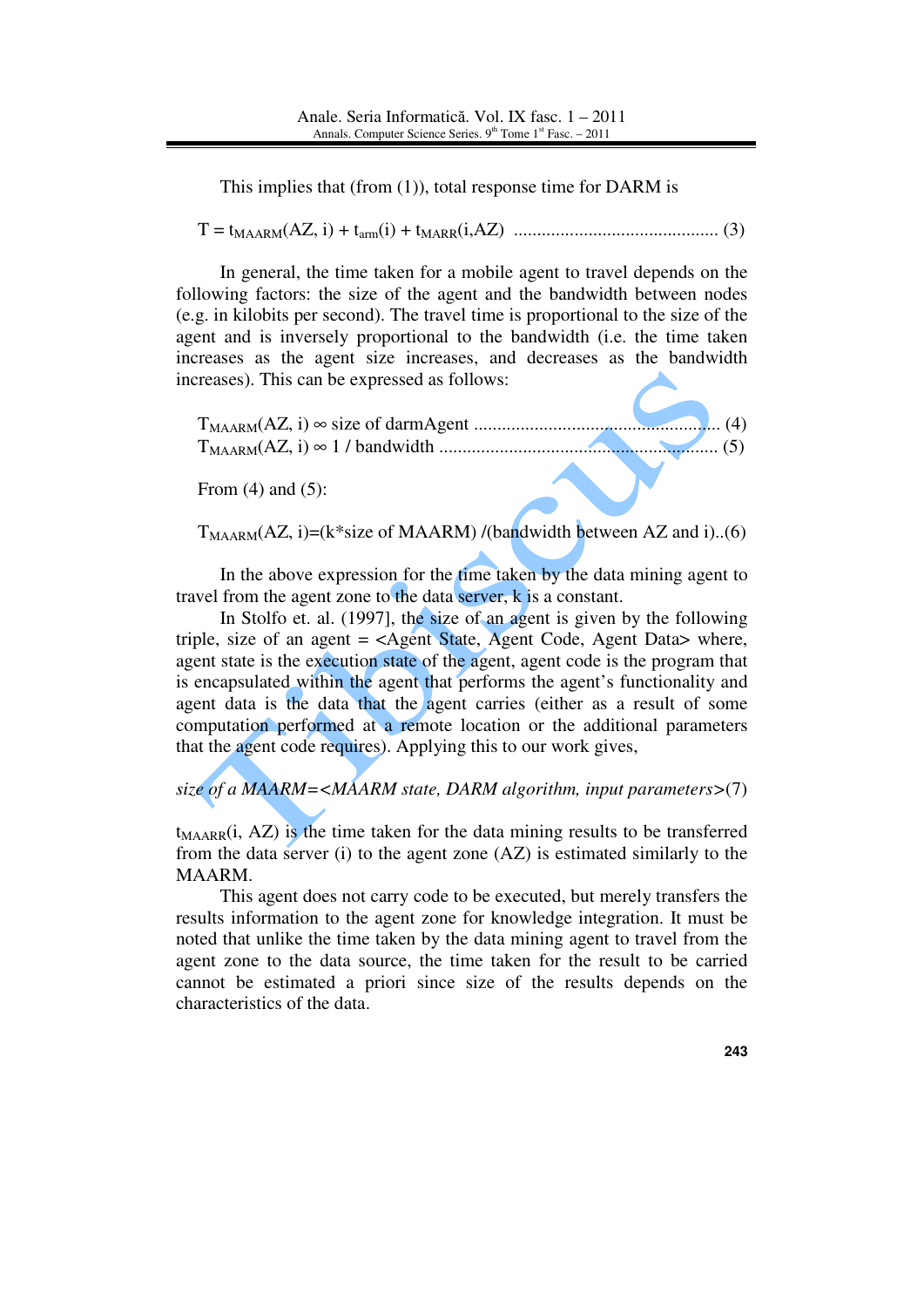# **2.2.5. Optimized Cost Model for General Case DARM involving** *m*  **Mining Agents and** *n* **Data Servers**

We now extend the cost estimate for the general case characterised by n mobile agents and n distributed data sources. Let there be n data sources which need to be accessed for a particular distributed data mining exercise. The agent zone dispatches n mobile agents (MAARMs) encapsulating the respective mining algorithms and parameters (i.e. one to each of the data sources) concurrently. Mining is performed at each of the sites in parallel and only the results information (not the actual results) are returned to the agent zone through the MARRs. Since the mining is performed at the distributed locations concurrently, the total time taken is equal to the time interval required by the server which takes the longest time to perform mining and return results. Therefore,

tdarm= tMAARM(AZ, i) + max (tarm(i)) + tMARR(i,AZ) ............................... (8)

where  $i = 1, \ldots, n$ . In equation 6, the first term is the time taken by the MAARM to travel from the agent zone to data source *i*. The second term is the maximum of the times taken by the MAARMs to mine at all data source sources *i*. The third term in the expression is the time taken for the agent MARR to travel from the data source back to the agent zone with only the results information.

# **2.2.6. Cost Model for General Case DKI involving** *1* **RICA and** *d* **Initial Result Sites**

We now extend the time estimate for DARM to find the time model for Distributed Knowledge Integration (DKI). The knowledge integration can only take place after all the results information are returned to the agent zone through the MARRs created by the MAARMs. The results are sorted out according to the size of each result (*rs*) from each data site in descending order by the ARMCA at the agent zone. This is because the size of the integrating agent would be less at initial stage and would be able to integrate two large-sized results faster. Towards the end of the knowledge integration, the size of the RICA would have increased and would only need to integrate the remaining small-sized results. Each result site is henceforth referenced as *r.* Note that the number of results sites still remains as the initial number of data sources, which is *n*. In this scenario, *r* ranges from 1 ……………n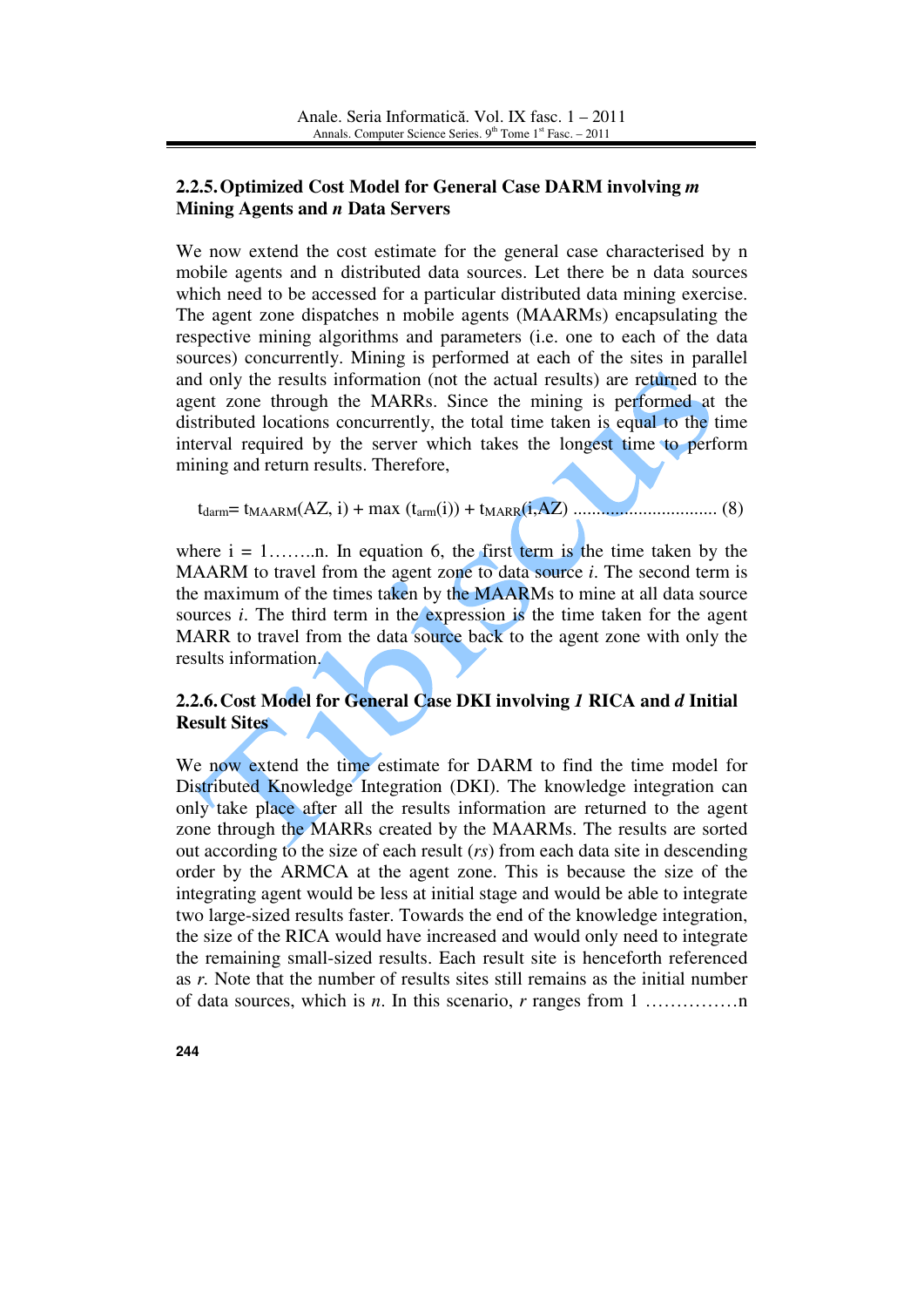with  $r_l$  as the largest and  $r_n$  as the least (that is in descending order). The time model is computed as follows.

Let there be *n* result sites which needs to be accessed for a particular distributed knowledge integration exercise. The agent zone dispatches only *1* mobile agent called Results Integration Coordinating Agent (RICA) encapsulating the respective integration algorithm and parameters. The RICA agent is dispatched from the agent zone to the first of the result sites  $r_1$ . The agent carries the result of the first  $(r_1)$  to the second result site  $r_2$  for the first knowledge integration. From there on, the agent completes the knowledge integration task and carries the results obtained to the next result site and so on, until the entire results in each of the n result sites have been integrated. The RICA then finally returns to the agent zone with the final results (association rules) prior to returning the consolidated results to the user. Therefore, the response time for distributed knowledge integration is stated in this scenario as *tdki* and is expressed in equation (7) as follows:

$$
t_{dki} = t_{ARMCA}(sort(rs)) + t_{RICA}(AZ, r_1) + \sum_{r=1}^{n-1} t_{RICA}(r, r+1) + \sum_{r=2}^{n} t_{ki}(r) + t_{RICA}(r_n, AZ) \tag{9}
$$

In equation 9, the term  $t_{ARMCA}$  (sort(rs)) is the time taken for the ARMCA to sort the sizes of results' information (rs) at the agent zone. The term  $t_{RICA}$  (AZ,  $r_1$ ) is the time taken for the knowledge integration agent RICA to travel from the agent zone to the first result site (the result sites are already sorted from 1 through n according to their sizes in descending order). The third term is the total time taken by the knowledge integration agent RICA to travel from result site *r* to result site  $r+1$  as r ranges from 1 to n-1. The fourth term is the total time taken by the knowledge integration agent RICA to perform knowledge integration at each of the result sites *r* ranging from 2 to n. The estimation for time taken to perform knowledge integration at a given site and the time taken to for the agent to travel between any two sites is performed as discussed previously. However, in this case, the size of the RICA is specified as follows:

## *size of RICA = < RICA state, knowledge integration algorithm, input parameters + knowledge integration results>* ......................................... (10)

 Thus the data carried by the knowledge integration agent in this case includes both the input parameters and the knowledge integration results. This implies that the size of the agent increases incrementally as the result sites that have been integrated increases along its route.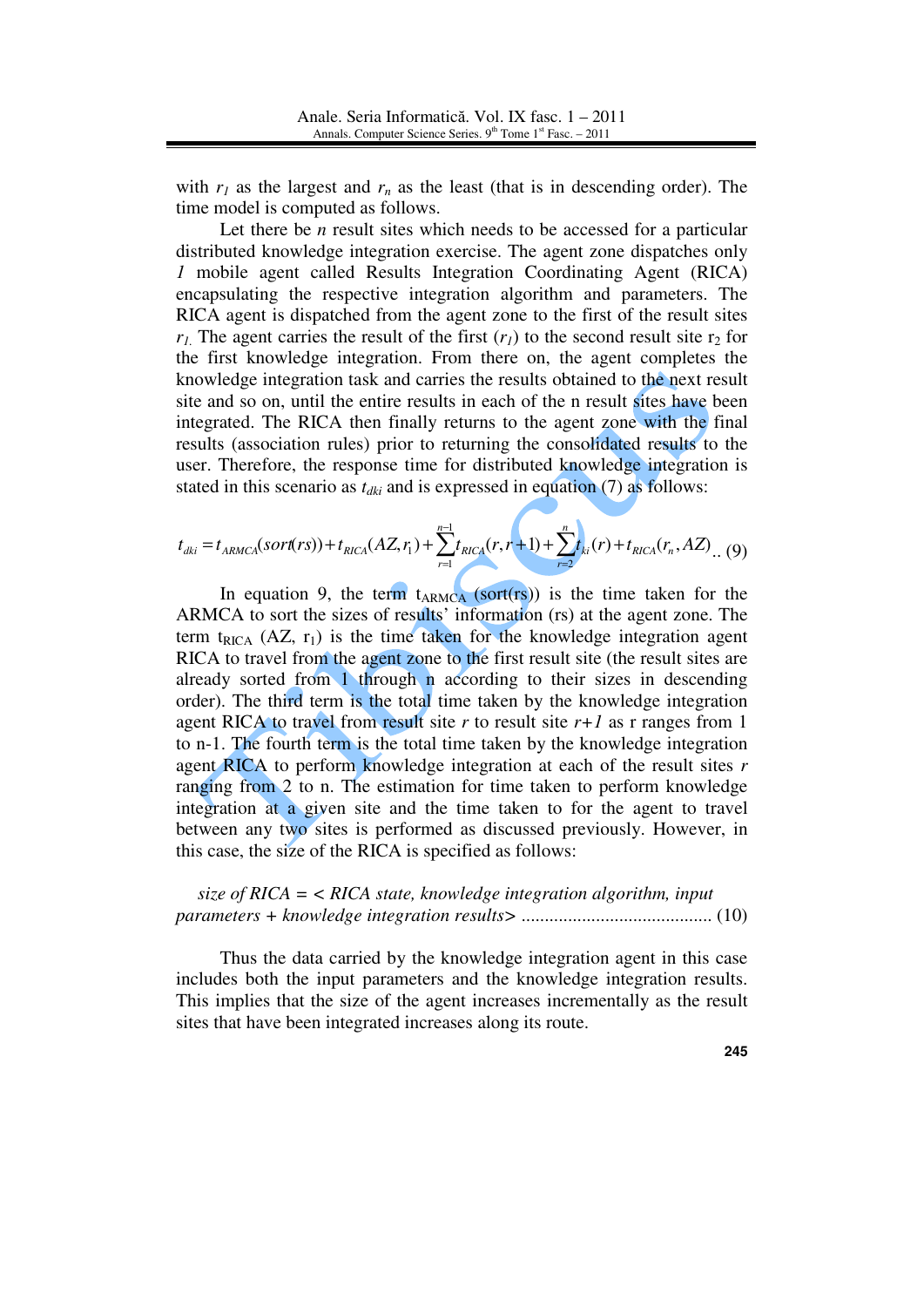#### **2.2.7. Overall Time Model for the Proposed Architecture**

The overall response time *T* for the adaptive multi-agent architecture for association rule mining in distributed databases from equation 1 is:  $T = t_{\text{darm}}$  $+ t_{dki}$  where T is the response time,  $t_{darm}$  is the time taken to perform mining in a distributed environment and  $t_{dk}$  is the time taken to perform distributed knowledge integration and return the results to the requesting server.

Therefore, combining equations 8 and 9 we have

$$
T = t_{MAXRM}(AZ, i) + \max(t_{ARM}(i)) + t_{MARK}(i, AZ) + t_{ARKCA}(sort(rs))
$$
  
+  $t_{RICA}(AZ, r_1) + \sum_{r=1}^{n-1} t_{RICA}(r, r+1) + \sum_{r=2}^{n} t_{ki}(r) + t_{RICA}(r_n, AZ)$ ........(11)

# **Concluding Remarks and Future Work**

In this work, an optimized architecture model for mining association rules in distributed databases using mobile agents' scenarios involving two state-ofthe-art algorithms is proposed. The work also defined optimized cost models for determination of mining results' response time at the data sources. This will greatly save data communication costs by drastically reducing movement of massive data in the system. There is no need for the usual massive data movement in global knowledge integration. Here, only the final results are migrated to the DARM server.

 The proposed system is an ongoing work that is still subject to experimental validation. The system will be implemented with Java and all agents will be created in Java Agent Development Environment (JADE). Agent characteristics, agent functionalities, protocols, communication, coordination and co-operation will all be done under JADE, which is a standard agent based development platform that is robust, scalable and secure. Depending on the algorithm used for the distributed association rule mining (i.e. Apriori or FP-Growth) and the different scenarios within each model, the factors which determine t<sub>darm</sub> will change resulting in a consequent change in the actual time function that determines t<sub>darm</sub>.

 Finally, the cost models presented here forms a theoretical basis for the improved DARM architecture in this work and it serves a basic model that can be used by researchers in this area to estimate and predict the response time of DARM tasks. Our architecture introduced an improved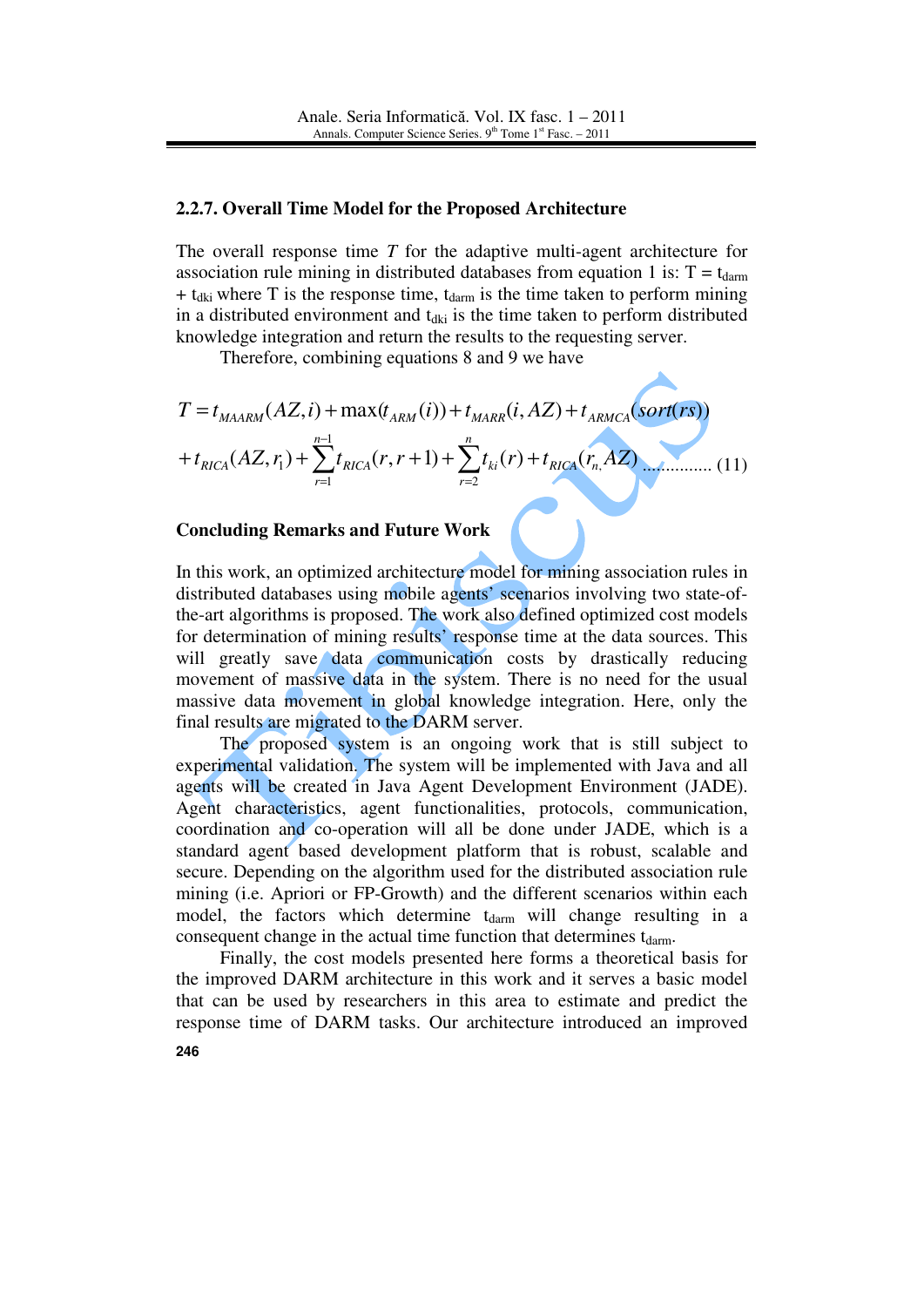approach to ARM in distributed environments. It also indicated an improved approach to distributed knowledge integration part of DARM tasks. The architecture can intelligently switch between one algorithm or the other depending on the size of the data size and other factors related to the DARM environment. The system has a potential of reducing DARM communication/interpretation costs and response time, improve autonomy, efficiency and scalability of current DARM tasks. Implementation of this work given major considerations to the adaptivity of the DARM system are future works currently considered.

## **References**



- [AIS93] **R. Agrawal, T. Imielinski, A. Swami** *Mining Association Rules between Sets of Items in Large Databases*. In Proceedings of the ACM SIGMOD Conference on Management of Data, pages 207-216, 1993.
- [AS94] **R. Agrawal, R. Srikant** *Fast algorithm for mining association rules*. In Proceedings of the 20th International Conference on Very Large Data Bases, Santiago de Chile, Chile, pages (487- 499), 1994.
- [ACL09] **K. A. Albashiri, F. Coenen, P. Leng**  *EMADS: An Extendible Multi-Agent Data Miner*. Volume 22, Issue 7, pages (523-528). Knowledge-Based Systems (KBS) Journal, 2009.
- [AMM03] **E. I. Ariwa, B. S. Mohamed, M. M. Mohamed** *Informatization and E-Business Model Application for Distributed Data Mining Using Mobile Agents*. International Conference WWW/Internet 2003, 2003.
- [ATS04] **M. Z. Ashrafi, D. Taniar, K. Smith** *Monash University*  "ODAM. An Optimized Distributed Association Rule Mining Algorithm", IEEE distributed systems online 1541-4922 © 2004 published by the IEEE computer society vol. 5, no. 3; march, 2004
- [B+99] **S. Bailey, R. Grossman, H. Sivakumar, A. Turinsky** *Papyrus: a system for data mining over local and wide area*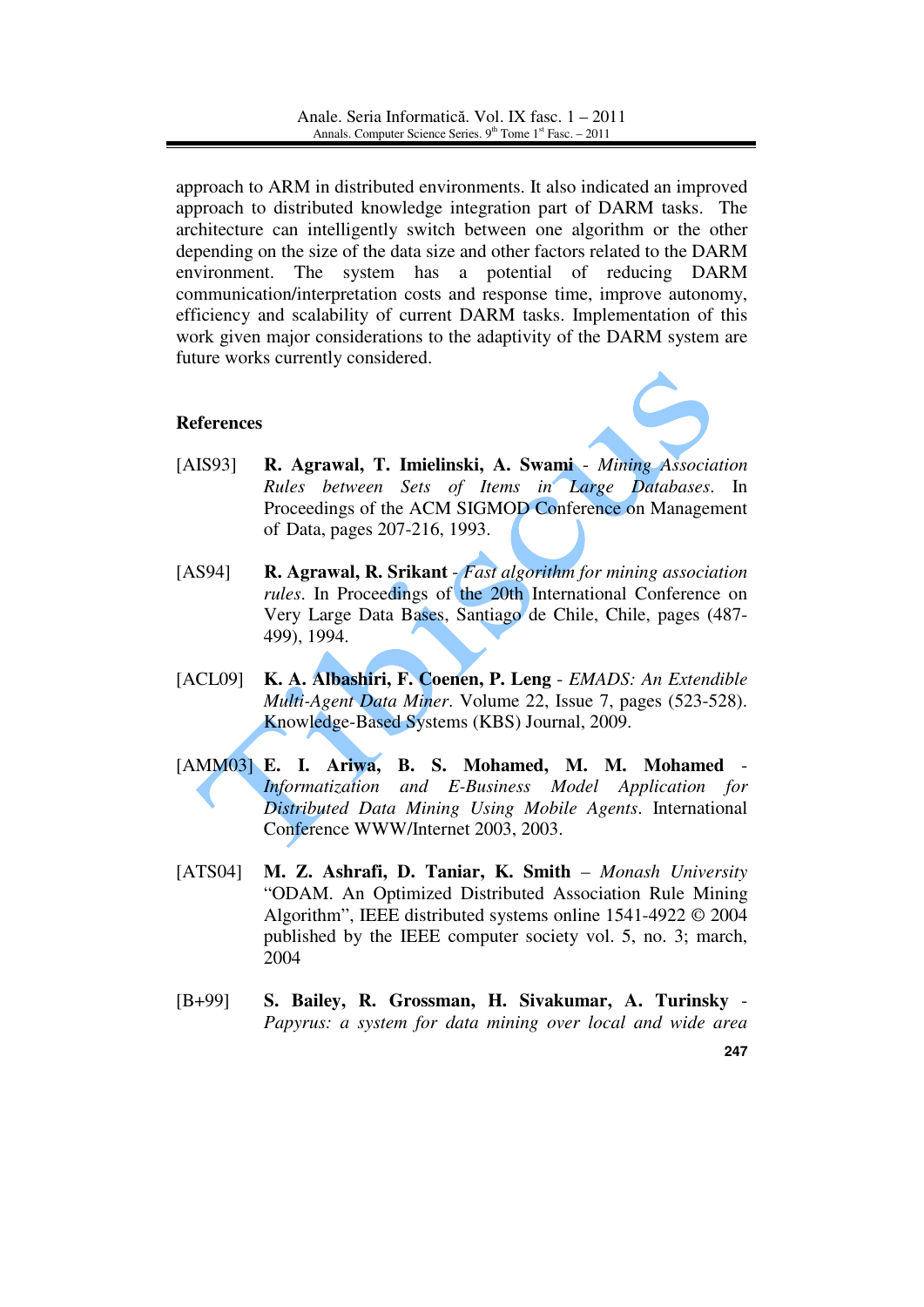*clusters and super-clusters*. In Proc. Conference on Supercomputing, page 63. ACM Press, 1999.

- [BF07] **M. Byrd, C. Franke** *The State of Distributed Data Mining*. [ECS265 Project Report] UC Davis, Davis CA 95616, USA, 2007.
- [CHY96] **M. Chen, J. Han, P. Yu** *Data Mining: An Overview from Database Perspective*, IEEE Transactions on Knowledge and Data Engineering, 8(6): 866-883, 1996.
- [CK97] **T. Chia, S. Kannapan** *Strategically Mobile Agents*, in First Intl. Workshop on Mobile Agents (MA '97), Berlin, Germany, Springer-Verlag LNCS 1219, pp. 149-161, 1997.
- [G+00] **R. Gray, D. Kotz, G. Cybenko, D. Rus**  *Mobile agents: Motivations and state-of-the-art systems*, ftp://ftp.cs.dartmouth.edu/TR/TR2000-365.ps.Z., 2000.
- [HPY00] **J. Han, J. Pei, Y. Yin** *Mining frequent patterns without candidate generation*, in Proceedings of the ACM-SigMOD International Conference on Management of Data, Dallas, Texas, U.S.A., 2000.
- [HGN00] **J. Hipp, U. Guntzer, G. Nakhaeizadeh** *Algorithms for Association Rule Mining - A General Survey and Comparison*, SIGKDD Explorations, Volume 2, Issue 1, 2000.
- [KHS97] **H. Kargupta, I. Hamzaoglu, B. Stafford** *Scalable, Distributed Data Mining Using An Agent Based Architecture*, in Proc.of the 3rd Int. Conf. on Knowledge Discovery and Data Mining, Newport Beach, California, 1997.
- [KIB00] **H. Kargupta, H. Ilker, S. Brian** *Scalable, distributed data mining-an agent architecture*. In Heckerman et al. [8], page 211., 2000.
- [KLZ00] S. Krishnaswamy, S. W. Loke, A. Zaslavsky *Cost Models for Distributed Data Mining*. School of Computer Science &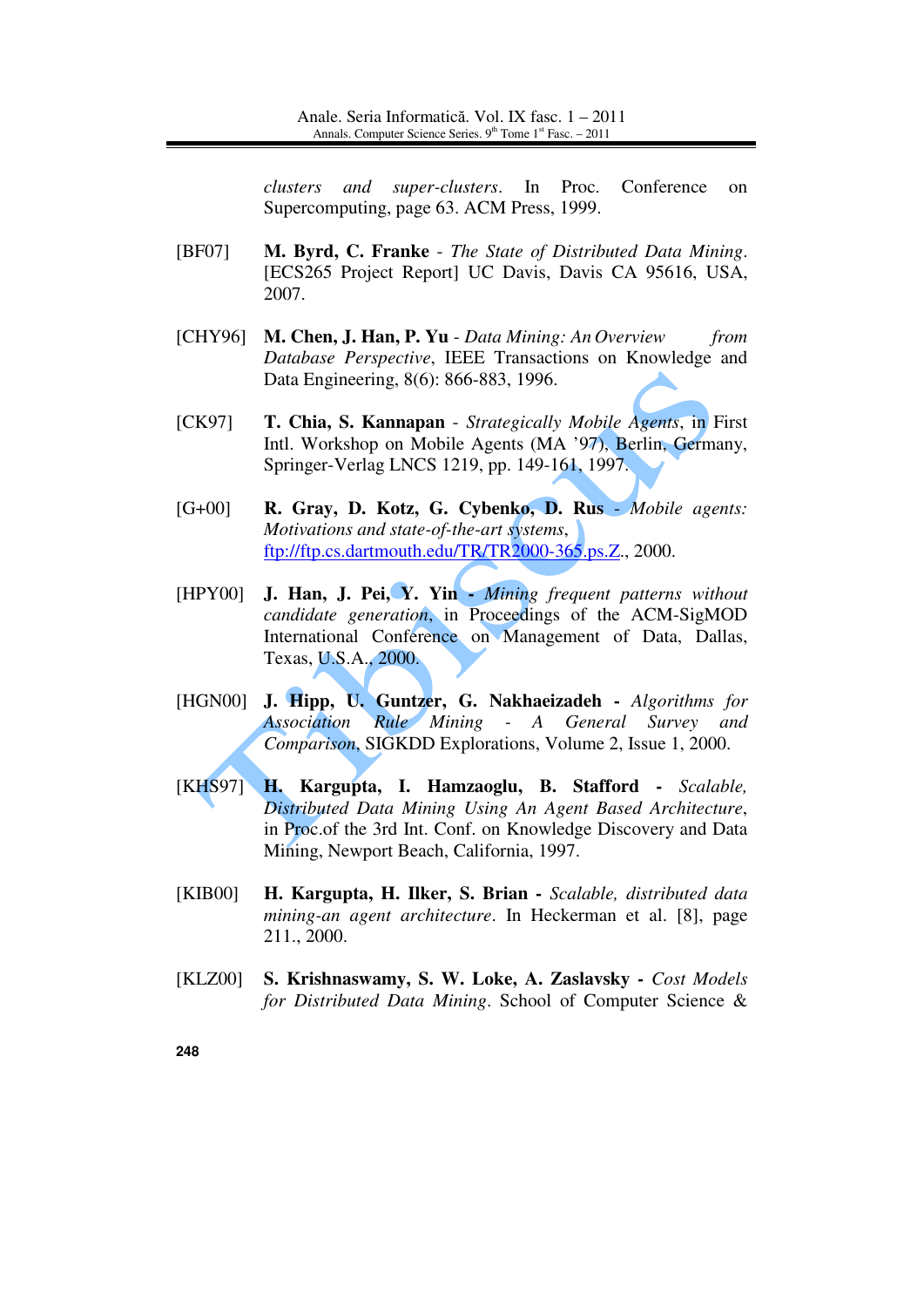Software Engineering, Monash University 900 Dandenong Road, Caulfield East 3145, Australia, 2000.

- [O+11] **A. O. Ogunde, O. Folorunso, A. S. Sodiya, G. O. Ogunleye**  *A Review of Some Issues and Challenges in Current Agent-Based Distributed Association Rule Mining*. Asian Journal of Information Technology, Volume 10, Issue 2, Page 84-95, 2011.
- [PS08] **S. Paul, P. Saravanan** *Knowledge Integration in a Parallel and Distributed environment with association rule mining using XML data*. International Journal of Computer Science and Network Security, Vol. 8, No 5, Pg 334-339, 2008.
- [Pau10] **S. Paul** *An optimized distributed association rule mining algorithm in parallel and distributed data mining with XML data for improved response time*. International Journal of Computer Science and Information Technology, Volume 2, Number 2, April 2010. 10.5121/ijcsit.2010.2208 88
- [RV10] **V. S. Rao, S. Vidyavathi** *Distributed Data Mining and Mining Multi-Agent Data*, (IJCSE) International Journal on Computer Science and Engineering Vol. 02, No. 04, 2010, 1237-1244
- [Rud04] **I. Rudowsky** *Intelligent Agents*, volume 14, pages (275-290). In Proceedings of the Communications of the Association for Information Systems, Springer, London, England, 2004.
- [S+97] **S. J Stolfo, A. L Prodromidis, L. Tselepis, W. Lee, D. Fan, P. K. Chan -** *JAM: Java Agents for Meta-Learning over Distributed Databases*, in Proc. of the 3rd Int. Conf. On Data Mining and Knowledge Discovery (KDD-97), Newport Beach, California, (eds) D.Heckerman, H.Mannila, D.Pregibon, and R.Uthurusamy, AAAI Press, pp. 74-81, 1997.
- [Sil06] **C. Silvestri** *Distributed and Stream Data Mining Algorithms for Frequent Pattern Discovery*. Ph.D. Thesis: TD-2006-4, Universit`a Ca' Foscari di Venezia.